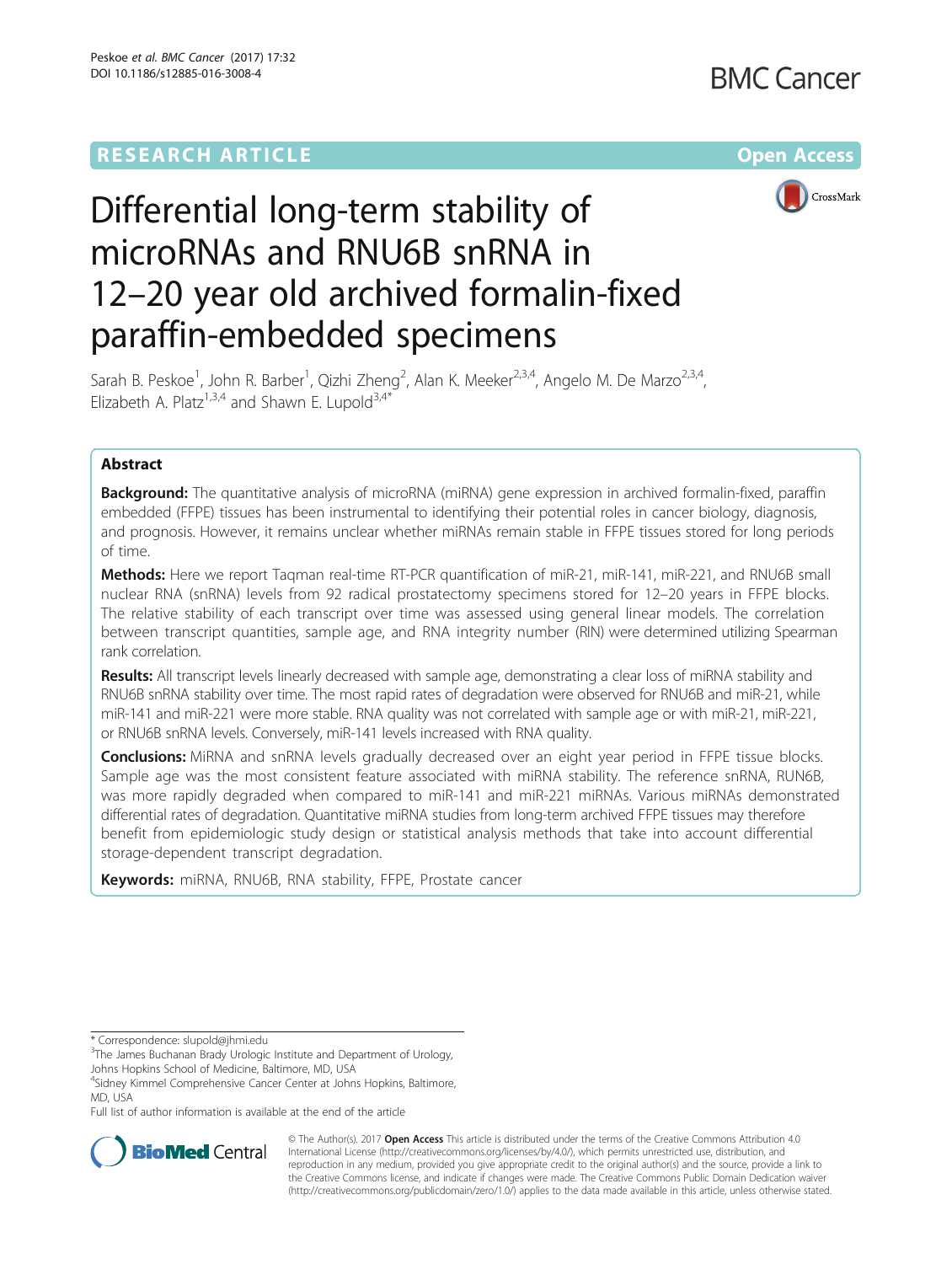# Background

MicroRNAs are small non-coding transcripts that posttranscriptionally inhibit the translation and stability of specific mRNAs [\[1](#page-6-0)]. Deregulated miRNA expression has been reported in most every human cancer [[2\]](#page-6-0). Moreover, numerous miRNAs are aberrantly expressed during disease development or progression, making miRNAs attractive as diagnostic or prognostic biomarkers [\[3](#page-6-0)]. Many of the miRNAs commonly deregulated in cancer have tumor suppressive or oncogenic properties when inhibited or over-expressed in cellular and animal models [\[4](#page-6-0)]. This collective study of miRNA gene expression in clinical tissues and miRNA function in cancer models has been crucial to our current understanding of the roles miRNAs may play in human cancer.

Archival formalin-fixed, paraffin-embedded (FFPE) tissues have been an invaluable resource for gene expression studies in cancer biology. These samples provide a historical record of tissue histology, protein and nucleic acid expression that can be correlated with long-term follow up of disease outcomes. Properly fixed and embedded samples can be stored indefinitely at room temperature without loss of structural integrity. However, processing and long-term storage can result in the damage and degradation of proteins and RNA transcripts. The stability of coding mRNA in FFPE specimens is dependent upon many factors, including processing methods, storage time and transcript abundance [\[5](#page-6-0), [6](#page-6-0)]. RNA quality measurements, such as RNA integrity number (RIN) score, are currently applied to identify more reliable specimens for mRNA gene expression analyses [[7\]](#page-6-0). It remains unclear, however, how well analyses of transcript size represent the quality or stability of small non-coding RNAs, such as miRNAs.

Comparative analyses of FFPE and rapidly frozen tissues suggests that miRNAs are unusually stable when compared to longer mRNA transcripts [\[8](#page-6-0), [9\]](#page-6-0). In point of fact, the intentional degradation of RNA samples by exposure to high temperatures reduces RIN and mRNA stability without apparent influence on miRNA levels [[10\]](#page-6-0). However, the literature has reached variable conclusions regarding miRNA stability in FFPE specimens stored for long periods of time [\[9](#page-6-0)–[17\]](#page-6-0). There is therefore a need to further study miRNA stability in aged FFPE samples. Here we present new data on miRNA and RNU6B snRNA stability from 92 FFPE radical prostatectomy specimens that were processed at a single institution and stored for 12–20 years. The results indicate steady degradation of miRNAs over time and indicate that different miRNAs have different stabilities. The commonly applied reference snRNA transcript, RNU6B, showed differential stability from some miRNAs over time. These results signify a need to consider sample age and potential differences between miRNA and other snRNA stabilities in miRNA expression analyses from aged FFPE tissue samples.

# Methods

# Archival samples and RNA extractions

Total RNA from FFPE radical prostatectomy specimens was previously obtained from a cohort of 92 patients who underwent surgery at Johns Hopkins between 1993 and 2001, and were followed for recurrence until 2004 [[18\]](#page-6-0). Briefly, malignant regions were identified by a pathologist and two 0.6 mm tumor cores were obtained from each sample. Samples were deparaffinized with xylene, extracted with ethanol, and protease digested. Total RNA was extracted with the RecoverAll Total Nucleic Acid Isolation Kit (Ambion, Grand Island, NY) and stored at −80 °C. RNA quantity was assessed by Nanodrop spectroscopy (Thermo Scientific, Wilmington, DE) and RNA integrity score were obtained with Agilent RNA Pico kit and the 2100 Bioanalyzer Instrument (Agilent Technologies, Wilmington, DE) as per manufacturer instructions.

# Quantitative RT-PCR

Reverse transcription and quantitative PCR were previously performed using the Taqman MicroRNA Reverse Transcription Kit and Applied Biosystems qRT-PCR probe and primer sets (Applied Biosystems, Grand Island, NY) [\[18](#page-6-0)]. Briefly, 2 ng of RNA from FFPE samples was applied to RT and QPCR was performed with the Bio-Rad MyiQ single color RT-PCR detection system (Bio-Rad Laboratories, Hercules, CA). Standard curves  $(2 \text{ ng/µl}$  to 0.016 ng/ $\mu$ l) for RNU6B and for each miRNA transcript were generated from cell lines known to express each miRNA (PC3 for miR-221; LNCaP for miR-141; and MCF-7 for miR-21). The resulting standard curves and results were used to determine assay linearity, qRT-PCR efficiency, and SQmean.

# Statistical analyses

General linear models were utilized to compare RNA transcript stability rates in models with and without interaction. If the interaction term was deemed insignificant (parallel slopes) comparisons were further assessed utilizing analysis of covariance (ANCOVA). Statistical comparisons with RNU6B were applied using levels determined from each cell line standard curve (PC3 for miR-221; LNCaP for miR-141; and MCF-7 for miR-21). The correlation between transcript quantity and RIN or FFPE block age (sample age) were determined by Spearman rank correlation, and RNU6B levels derived from all cell line standard curves reached the same conclusions. For ease of reporting only RNU6B derived from PC3 standard curves are reported for the correlation analysis. Two-sided tests were conducted using R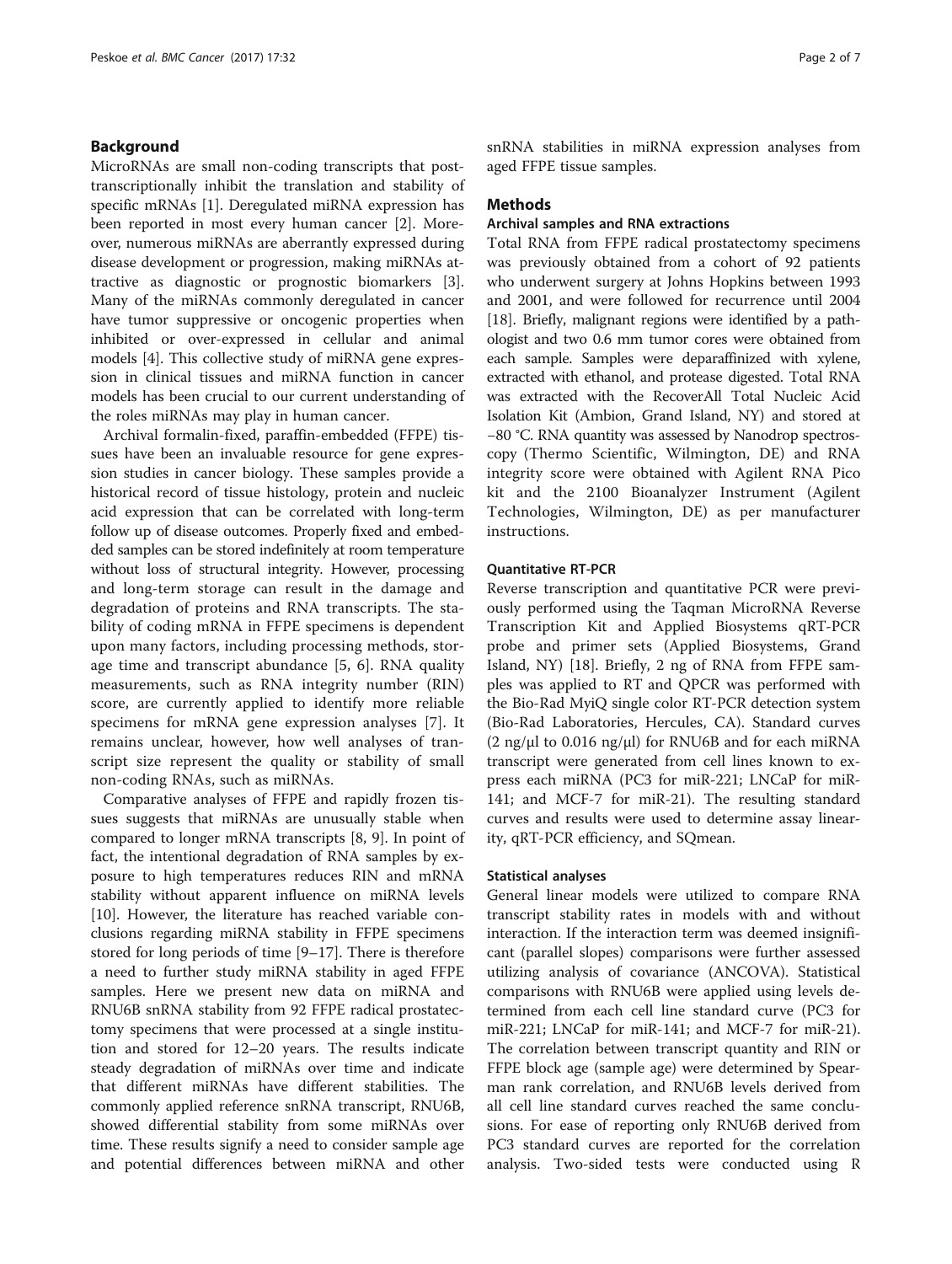(version 3.2.3), and in all analyses,  $p$ -values <0.05 were considered to be statistically significant.

# Results

# Loss of miRNA and snRNA stability in archival FFPE specimens

Over the last several decades the Johns Hopkins retropubic radical prostatectomy program has treated thousands of men with localized prostate cancer [[19](#page-6-0)–[21](#page-6-0)]. Archival specimens from these patients provide a unique resource to study the effects of long term FFPE tissue block storage on miRNA stability. As a single institution study of a single type of cancer, these samples underwent standardized processing, fixation, and storage procedures. Therefore, they present a unique and well-controlled resource for miRNA analyses. Tissue blocks from a previously defined nested-case control cohort of 92 radical prostatectomy patients, treated at Johns Hopkins Hospital between 1993 and 2001, were identified and total RNA was extracted from pathologist-defined tumor tissue [[18](#page-6-0)]. The characteristics of patient and tumor samples are provided in Table 1. Transcript levels of miR-21, miR-141, miR-221, and the commonly applied reference gene, RNU6B snRNA, were quantified by Taqman quantitative RT-PCR assay. The results demonstrate a clear and statistically significant inverse association between transcript quantity and FFPE block age for all four small non-coding RNA transcripts by Spearman rank correlation analysis (Fig. [1](#page-3-0), Additional file [1](#page-5-0): Table S1). These results indicate a continuous loss of miRNA and RNU6B snRNA transcript stability over storage time.

# Small non-coding RNA stability and RNA Quality

The quality of RNA from older FFPE samples is generally considered to be poor. To investigate whether RNA

Table 1 Characteristics of men who underwent prostatectomy for clinically localized disease, Johns Hopkins Hospital

| Ν                                                                     | 92              |
|-----------------------------------------------------------------------|-----------------|
| Mean $\pm$ standard deviation age (years)                             | $58.7 \pm 6.8$  |
| White (%)                                                             | 89.0            |
| Positive surgical margins (%)                                         | 28.3            |
| Median (interquartile range) pre-surgery<br>PSA concentration (ng/mL) | 8.0 (6.1, 12.4) |
| Pathologic Gleason sum (%)                                            |                 |
| 6                                                                     | 25.0            |
| 7                                                                     | 53.3            |
| $8+$                                                                  | 21.7            |
| Pathologic stage (%)                                                  |                 |
| T <sub>2</sub>                                                        | 16.3            |
| T <sub>3</sub> a                                                      | 43.5            |
| T3b/N1                                                                | 40.2            |

quality is indicative of miRNA and snRNA transcript levels, we calculated the RIN for each sample. RIN scores ranged from 1 to 3.9 (Average  $2.1 \pm 0.5$ ). No association was found between sample RIN and FFPE block age (Additional file [1:](#page-5-0) Figure S1). Moreover, no statistically significant correlation was found between RIN and RNU6B snRNA, miR-21, or miR-221 transcript levels by Spearman rank correlation (Fig. [2a, b](#page-4-0) and [d\)](#page-4-0). However, a significant correlation was observed between RIN and miR-141 transcript levels (Fig. [2c](#page-4-0)), indicating that RNA quality can be associated with the stability and detectability of some miRNAs. Collectively, these results identify FFPE block age as the most consistent feature associated with miRNA and snRNA transcript detectability and stability. The results of these statistical analyses are summarized in Additional file [1](#page-5-0): Table S2.

# Differential stability between small non-coding RNA transcripts

Mature miRNAs are approximately 22 nucleotides in length while common endogenous reference controls, such as RNU6B snRNA, are slightly longer (Table [2](#page-4-0)). Given the differences in length and function between miRNAs and reference snRNAs, we investigated whether there may be corresponding differences in signal stability over time by general linear models. RNU6B and miR-21 were found to have comparable stabilities over time (Fig. [3a](#page-5-0)). However, the rate of RNU6B snRNA degradation was significantly more rapid than that of miR-141 and miR-221 (Fig. [3b](#page-5-0)–[c\)](#page-5-0). Accordingly, miR-21 was also found to have a more rapid degradation rate when compared to miR-141 and miR-221 (Fig. [3d\)](#page-5-0). These data support that commonly studied microRNAs and reference controls can have significantly different stabilities in FFPE tissues stored over long periods of time. These results may reflect differences in small non-coding RNA sequence, function, or association with proteins. They further suggested that quantitative miRNA studies from long-term archived FFPE tissues may benefit from epidemiologic study design or statistical analysis methods that take into account differential storage-dependent transcript degradation.

# **Discussion**

The first reported miRNA gene, lin-4, was described in C. elegans in 1993 [\[22](#page-6-0)]; the same year that the first surgical samples in this study were isolated. In a perfect world these samples would remain unchanged over time; however, it is well known that processing and storage can lead to significant RNA degradation [[5](#page-6-0), [6\]](#page-6-0). The influence of such parameters on miRNA detection and stability remains debatable.

A recent study of six miRNAs in colorectal tissue blocks stored for up to 28 years found no significant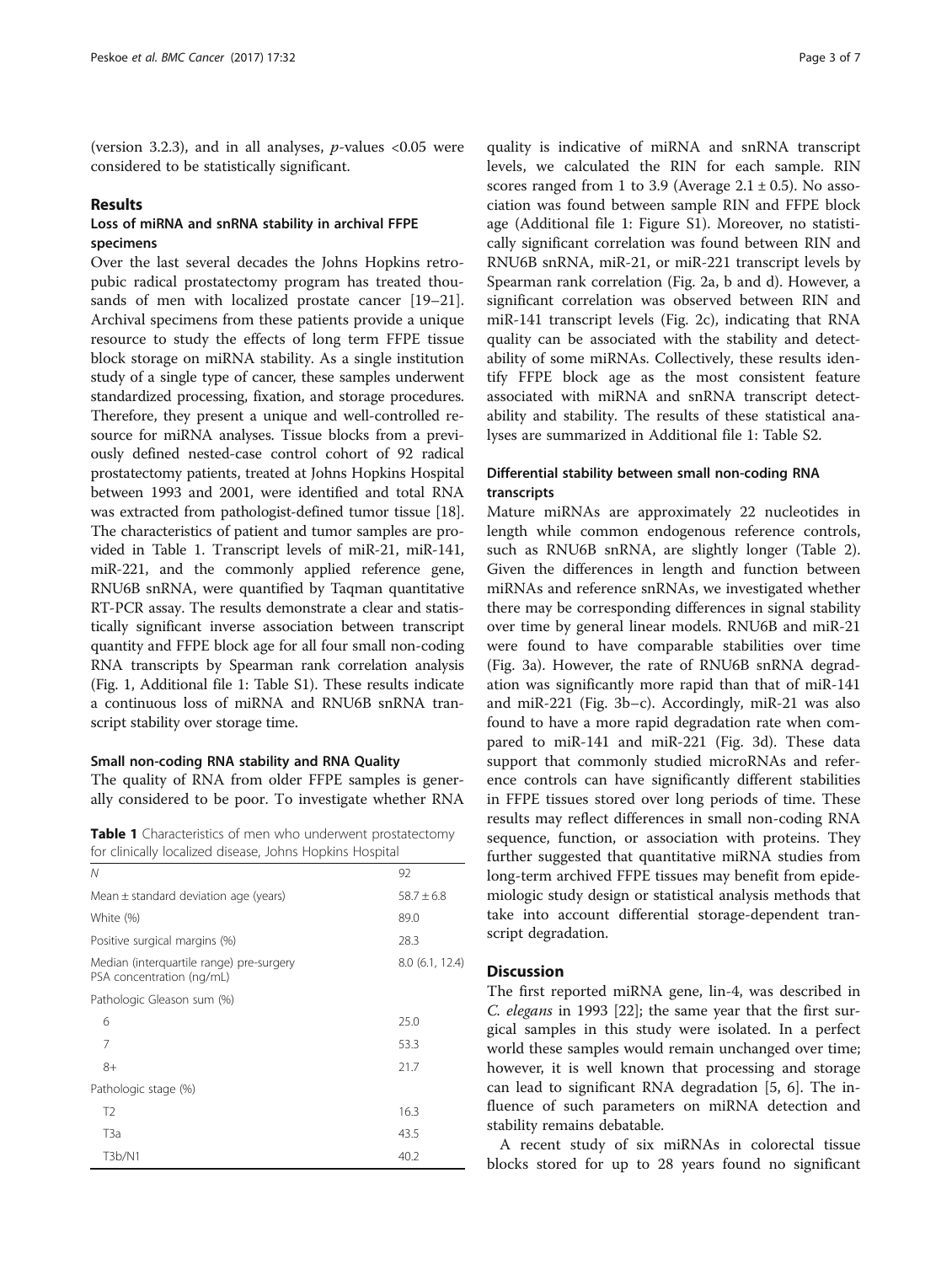<span id="page-3-0"></span>

effects of sample block age on miRNA detection [\[12](#page-6-0)]. Similar observations were reported for miR-181b and 5S ribosomal RNA from blocks as old as ten years [\[8](#page-6-0)]. Deep sequencing analyses of miRNAs from multiple different types of tissue, stored for 2 to 9 years, have also found no significant change in miRNA detection with sample age [\[9](#page-6-0)]. In contrast, others have reported significant miRNA loss with extended FFPE block storage times. Comparison of miRNA expression from 1 to 11 year old FFPE samples reported a clear and gradual loss of miRNA signal with storage time [[16](#page-6-0)]. Gradual loss of miRNA signal was also reported from FFPE samples of tongue carcinoma [[14\]](#page-6-0), with detectable signal loss after only one year of storage. In yet another study, miRNA levels from human tissues processed and stored as FFPE blocks for more than 10–20 years showed a nearly 50% decrease in miRNA accessibility [[15\]](#page-6-0). These few examples of conflicting results underscore the need to better understand if and how FFPE block storage time may influence miRNA detection.

Here we report the effect of FFPE block storage time on the stability of three frequently studied miRNAs, and one of the most commonly utilized miRNA reference

genes, in prostate cancer specimens stored for up to 20 years. Importantly, this study was performed on samples of a single tissue type that were isolated and processed by a single institution. Therefore tissue type, processing methodology and storage have been consistent. Our results support that miRNAs and snRNAs are not stable over time in FFPE samples stored for over 12 years (Fig. 1).

There are several factors that can contribute to the loss of RNA stability in FFPE blocks including fixation time, fixation method, or exposure to oxidation, extreme temperatures, or light [\[10](#page-6-0), [13](#page-6-0), [17](#page-6-0)]. Capillary electrophoresis analyses and RIN score are standard methods for evaluating RNA quality from such clinical specimens. These methods primarily focus on nucleotide fragment size distribution; therefore, they may not distinguish small RNA transcripts from mRNA degradation products. In our study, RIN score was not associated with small non-coding RNA stability in three of the four transcripts studied (Fig. [2](#page-4-0)). Moreover, two identically sized miRNAs, miR-21 and miR-141, had significantly different stabilities in this sample set (Fig. [3](#page-5-0)). On the other hand, miR-141 levels were found to be associated with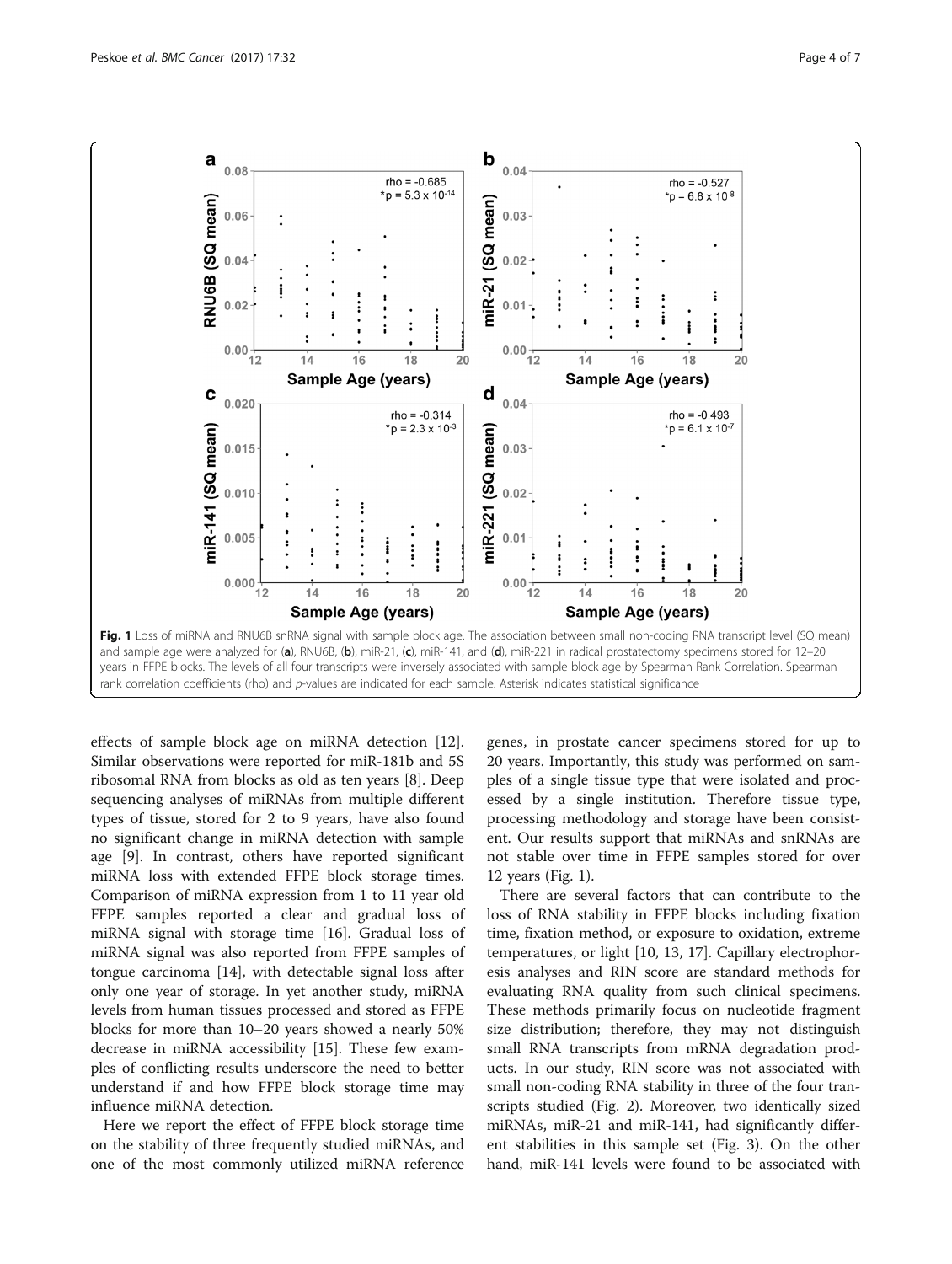<span id="page-4-0"></span>

RIN score. These results reflect a common need to identify better tools for assessing miRNA quality in clinical specimens. It is notable that our sample set had a limited range of RIN scores and did not include any samples younger than 12 years of age. Consequently, a more clear correlation between miRNA stability, sample age, and RIN score may have been observed with a broader range of sample ages and qualities.

One interesting observation from this study is the apparent differential stability between some miRNAs. MiR-221 and miR-141 were significantly more stable over time when compared to miR-21 and RNU6B (Fig. [3\)](#page-5-0). This supports previous reports of differential stability between different miRNAs [[9\]](#page-6-0). Perhaps differences in miRNA function, localization, or extent and stability of binding to other macromolecules help account for these observations. Further studies are needed to characterize these features and to identify mechanisms that contribute to or inhibit miRNA degradation over time.

# Conclusions

We report a linear loss of miRNA and RNU6B snRNA signal with sample age in FFPE blocks stored for 12–20 years. Some miRNAs were more stable than others. FFPE block age was the most consistent feature associated with miRNA and snRNA stability. It is important to emphasize the poor stability of RNU6B snRNA, when compared to some miRNAs, because it is one of the most widely utilized reference genes for miRNA expression

Table 2 Characteristics of miRNA and snRNA Transcripts

| Transcript  | Seauence                                     | Length (nt) | <b>GC Content</b> |
|-------------|----------------------------------------------|-------------|-------------------|
| hsa-miR-141 | UAACACUGUCUGGUAAAGAUGG                       |             | 40.90%            |
| hsa-miR-21  | UAGCUUAUCAGACUGAUGUUGA                       |             | 36.40%            |
| hsa-miR-221 | AGCUACAUUGUCUGCUGGGUUUC                      | 23          | 47.80%            |
| RNU6B       | CTGCGCAAGGATGACACGCAAATTCGTGAAGCGTTCCATATTTT | 45          | 44.40%            |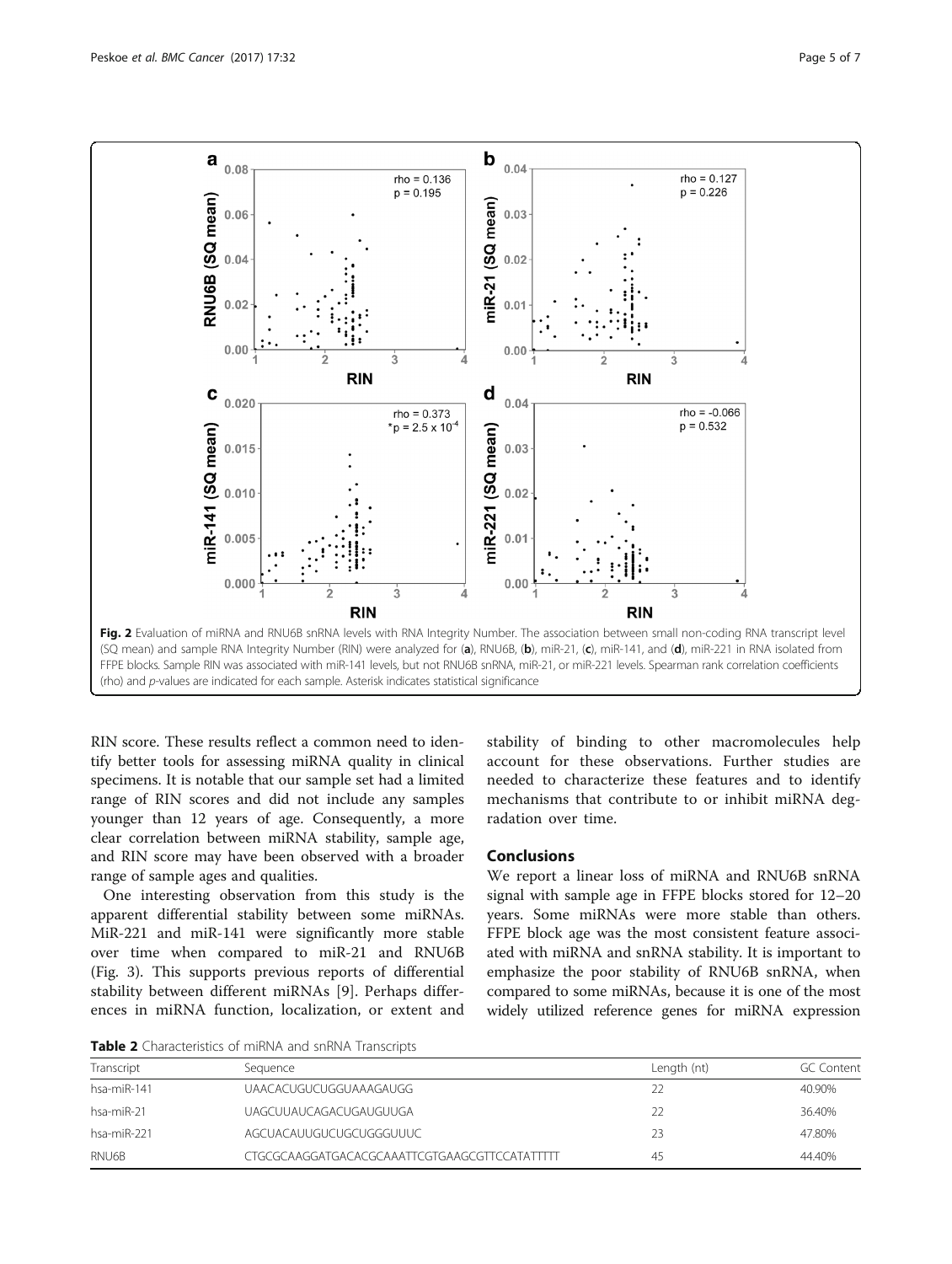<span id="page-5-0"></span>

12–20 years (p-interaction = 1.9 × 10<sup>-8</sup>). c miR-221 was significantly more stable than RNU6B snRNA over 12–20 years (p-interaction = 2.0 × 10<sup>-16</sup>) **d** miR-221 was significantly more stable than miR-21 (p = 5.0 × 10<sup>-14</sup>) and miR-141 was significantly more stable than miR-21 (p = 2.8 × 10<sup>-8</sup>) over 12–20 years

normalization. Our results suggest that it would be beneficial to consider sample block age, rather than RNA quality, in miRNA expression analyses from older FFPE samples. For example, we have previously noted trends in miRNA and RNU6 snRNA stability and have adjusted analyses by calendar year of prostatectomy [[18\]](#page-6-0). Similar adjustments have been made in other studies [[14](#page-6-0)]. Future research is needed to identify alternative methods for assessing miRNA and snRNA quality in older FFPE samples, and for miRNA expression comparisons and normalization.

# Additional file

[Additional file 1: Table S1.](dx.doi.org/10.1186/s12885-016-3008-4) Spearman's rank correlation of sample value and FFPE block age. Table S2. Spearman's rank correlation of sample value and RNA Integrity Number. Figure S1. Association of RIN and Sample Block Age. No association was observed between sample age and RNA Integrity Number (RIN). (DOCX 258 kb)

#### Abbreviations

ANCOVA: Analysis of covariance; FFPE: Formalin-fixed, paraffin embedded; miRNA: MicroRNA; mRNA: Messenger RNA; RIN: RNA integrity number

#### Acknowledgements

This work was supported by shared resources of the Sidney Kimmel Comprehensive Cancer Center including the Oncology Tissue Services (TMA) Lab Core and Specimen Accessioning Core.

#### Funding

Funding for this project was supported by grants from the National Institutes of Health 5R01CA143299, 5P50CA058236 SPORE in Prostate Cancer Pathobiology Core and, the Patrick C. Walsh Prostate Cancer Research Fund, the Department of Defense Prostate Cancer Research Program Award numbers W81XWH-10-2-0056, W81XWH-10-2-0046 PCRP Prostate Cancer Biorepository Network (PCBN) and DAMD 17-03-273.

# Availability of data and materials

Data is available upon request.

#### Authors' contributions

SBP observed trends in miRNA stability. SBP, JRB, and EAP performed statistical analyses. QZ performed RNA isolations and qRT-PCR analyses, AKM, AM, EAP, and SEL contributed to study design, data acquisition and data analysis. All authors contributed to the writing, editing and conclusions of the final manuscript. All authors read and approved the final manuscript.

#### Competing interest

The authors declare that they have no competing interests.

#### Consent for publication

Not applicable.